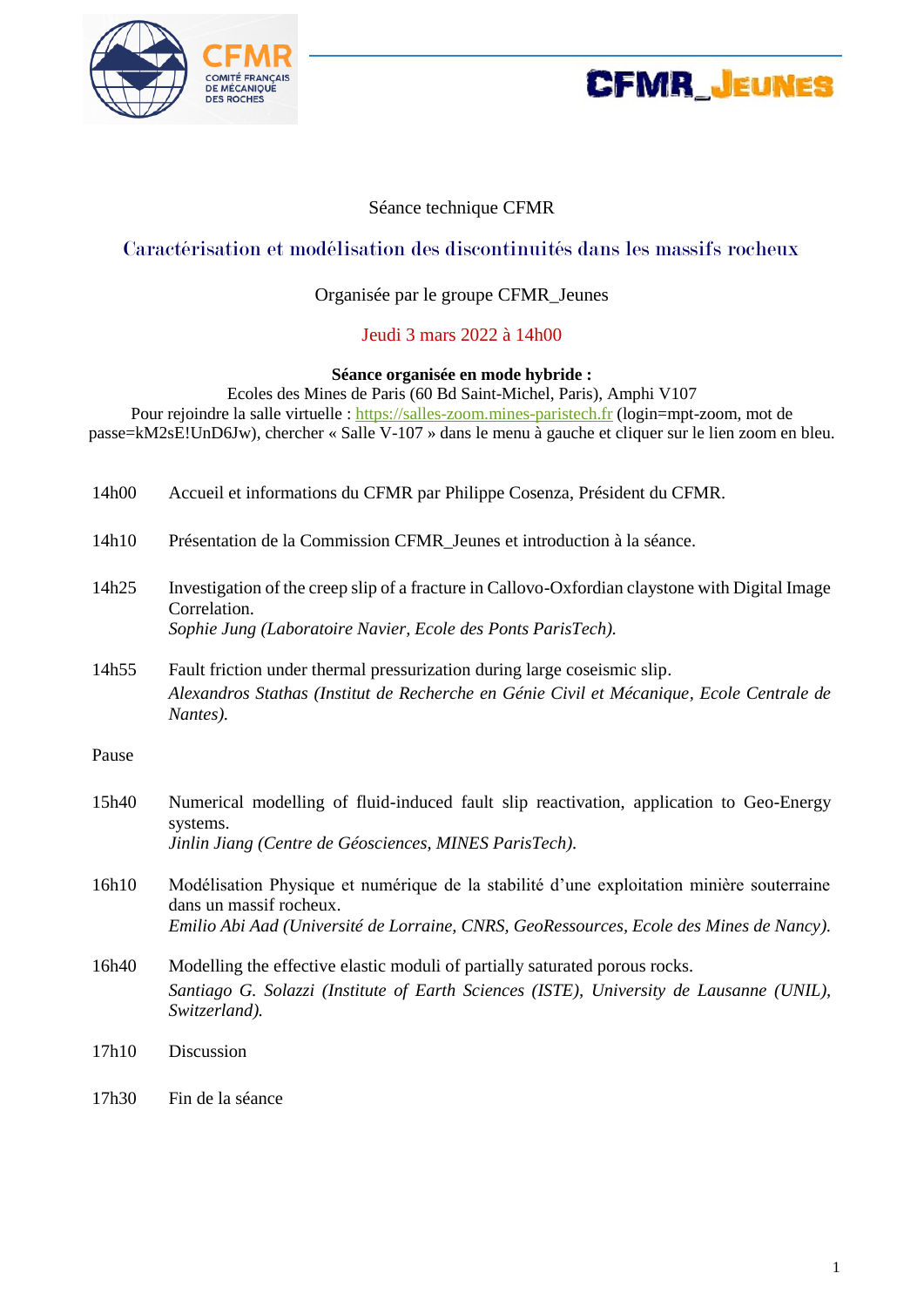



# Investigation of the creep slip of a fracture in Callovo-Oxfordian claystone with Digital Image Correlation

Sophie Jung<sup>1,2</sup>, Siavash Ghabezloo<sup>1</sup>, Michel Bornert<sup>1</sup>, Amade Pouya<sup>1</sup>, Mathias Lebihain<sup>1</sup>, Julien Archez<sup>1</sup>, Marine Lemaire<sup>1</sup>, Baptiste Chabot<sup>1</sup> and Minh Ngoc Vu<sup>2</sup>

<sup>1</sup> Laboratoire Navier, Ecole des Ponts ParisTech, UGE, CNRS UMR 820, 6-8 av. Blaise Pascal, 77455 Marnela-Vallee cedex 2, France.

<sup>2</sup> ANDRA, 1-7 rue Jean Monnet, 92298 Châtenay Malabry, France.

In the context of nuclear waste management project Cigeo, the behavior of the fractured Callovo Oxfordian claystone (COx) is studied for its time dependent effect on the long term convergences of the drifts. We present an experimental setup designed to investigate the viscous behavior of a fracture. While few experimental setup already exist with the purpose of studying the time dependent deformation of a rock joint, all of them measure the displacement in the direction of the sheared discontinuities in one point of the sample with devices such as a linear variable displacement transducers (lvdt). The information provided by this sensor comes to measuring the average displacement of the fracture slip. Depending on the configuration of the experimental device, the lvdt sometimes also measures the deformation of the rock medium which cannot always be considered as a rigid body. Which is why we propose to set a camera up in order to use Digital Image Correlation to get an information of the slip along the fracture.

## Fault friction under thermal pressurization during large coseismic slip

Alexandros Stathas, Ioannis Stefanou

Institut de Recherche en Génie Civil et Mécanique (UMR CNRS 6183), Ecole Centrale de Nantes. (alexandros.stathas@ec-nantes.fr ; ioannis.stefanou@ec-nantes.fr)

We study the role of thermal pressurization in the frictional response of a fault under large coseismic slip. We consider the effect of seismic slip velocity, mixture compressibility, characteristic grain size and viscosity in the frictional response of the coupled thermo- hydro- mechanical problem. We investigate both the rate independent as well as the rate dependent frictional response and compare with the rate and state friction law. We show that our model is capable of predicting strain rate hardening and velocity softening without the assumption of a state variable.

Inside the fault gouge a traveling strain localization develops resulting in oscillatory frictional response (see Figure 1), a phenomenon similar to the case of Portevin Le Chatelier (PLC, see Mazière et al 2010). Current models of uniform shear (see Lachenbruch, 1980) and shear on a mathematical plane (Rice, 2006), capture only monotonous frictional decrease, however, experiments, which insulate thermal pressurization from other weakening mechanisms (see Badt et al., 2020) agree with our numerical results. We expand then the analytical model in Rice, 2006 by considering realistic boundary conditions at the fault's Principal Slip Zone (PSZ) and applying a traveling mode of strain localization (see Figure 1).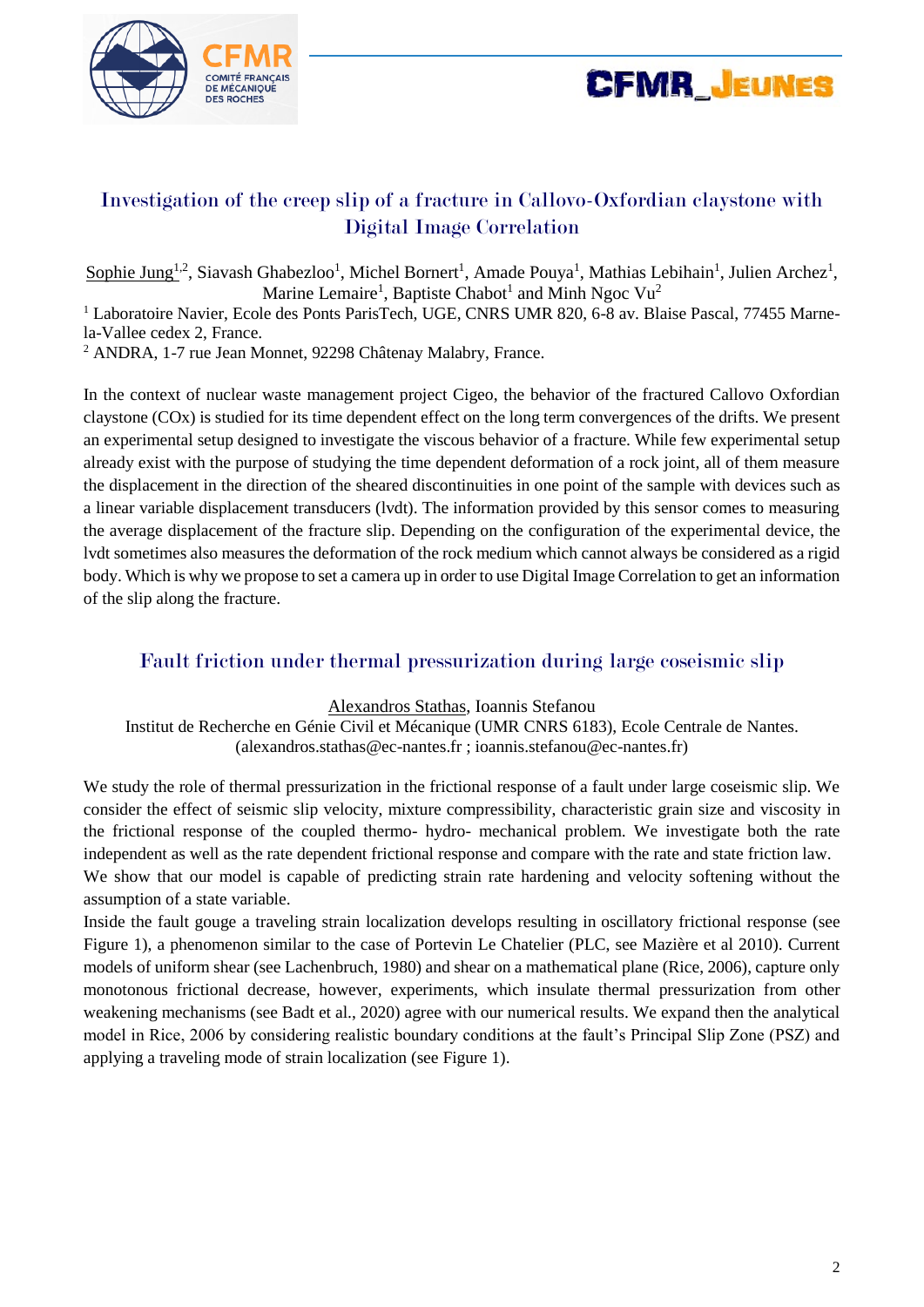





Figure 1 : Figure on the left: Fully nonlinear numerical solution for large seismic slip and coseismic slip rate. Figure on the right: Numerical solution from the expansion of the model in Rice, 2006, detail close to the initiation of slip for different rates of coseismic slip.

#### *References:*

- Badt, N. Z., Tullis, T. E., Hirth, G., & Goldsby, D. L. (2020). Thermal pressurization weakening in laboratory experiments. Journal of Geophysical Research: Solid Earth, 125(5), e2019JB018872.
- Lachenbruch, A. H. (1980). Frictional heating, fluid pressure, and the resistance to fault motion. Journal of Geophysical Research: Solid Earth, 85(B11), 6097-6112.
- Mazière, M., Besson, J., Forest, S., Tanguy, B., Chalons, H., & Vogel, F. (2010). Numerical aspects in the finite element simulation of the Portevin–Le Chatelier effect. Computer Methods in Applied Mechanics and Engineering, 199(9-12), 734-754.
- Rice, J. R. (2006). Heating and weakening of faults during earthquake slip. Journal of Geophysical Research: Solid Earth, 111(B5).

# Numerical modelling of fluid-induced fault slip reactivation, application to Geo-Energy systems

Jinlin Jiang<sup>1</sup>, Pierre Dublanchet<sup>1</sup>, François. X. Passelègue<sup>2</sup>, Dominique Bruel<sup>1</sup>, Frédéric Pellet<sup>3</sup> <sup>1</sup>Centre de Géosciences, MINES ParisTech - PSL Research University, 35, rue Saint-Honoré, 77305 Fontainebleau, France (jinlin.jiang@mines-paristech.fr, pierre.dublanchet@mines-paristech.fr, dominique.bruel@mines-paristech.fr).

<sup>2</sup>Laboratoire Expérimental de Mécanique des Roches, École Polytechnique Fédérale de Lausanne, Station 18, CH-1015 Lausanne, Switzerland (passelegue@gmail.com).

<sup>3</sup> Department of Energy and Environmental Engineering, INSA Lyon, 20 avenue Albert Einstein, 69621 Villeurbanne, France (frederic.pellet@insa-lyon.fr).

Geothermal energy is one of the most promising techniques to exploit renewable energy resources from the Earth and to limit emissions of greenhouse gas. Deep geothermal exploitations are associated with long term fluid circulation and pressure perturbations at great depth, in fractured and faulted zones and are likely associated with a risk of triggering earthquakes. Such earthquakes are usually interpreted as the reactivation of rapid (m/s) shear slip on critically stressed faults caused by fluid flow and poroelastic stress changes. In some cases, however, slow aseismic slip (m/d) can take place on faults in response to fluid flow. How fluid pressure perturbations reactivate aseismic or rapid slip still remains poorly understood. A better understanding of the hydro-mechanical processes controlling fault slip is therefore crucial to mitigate seismic hazards associated with geothermal exploitation.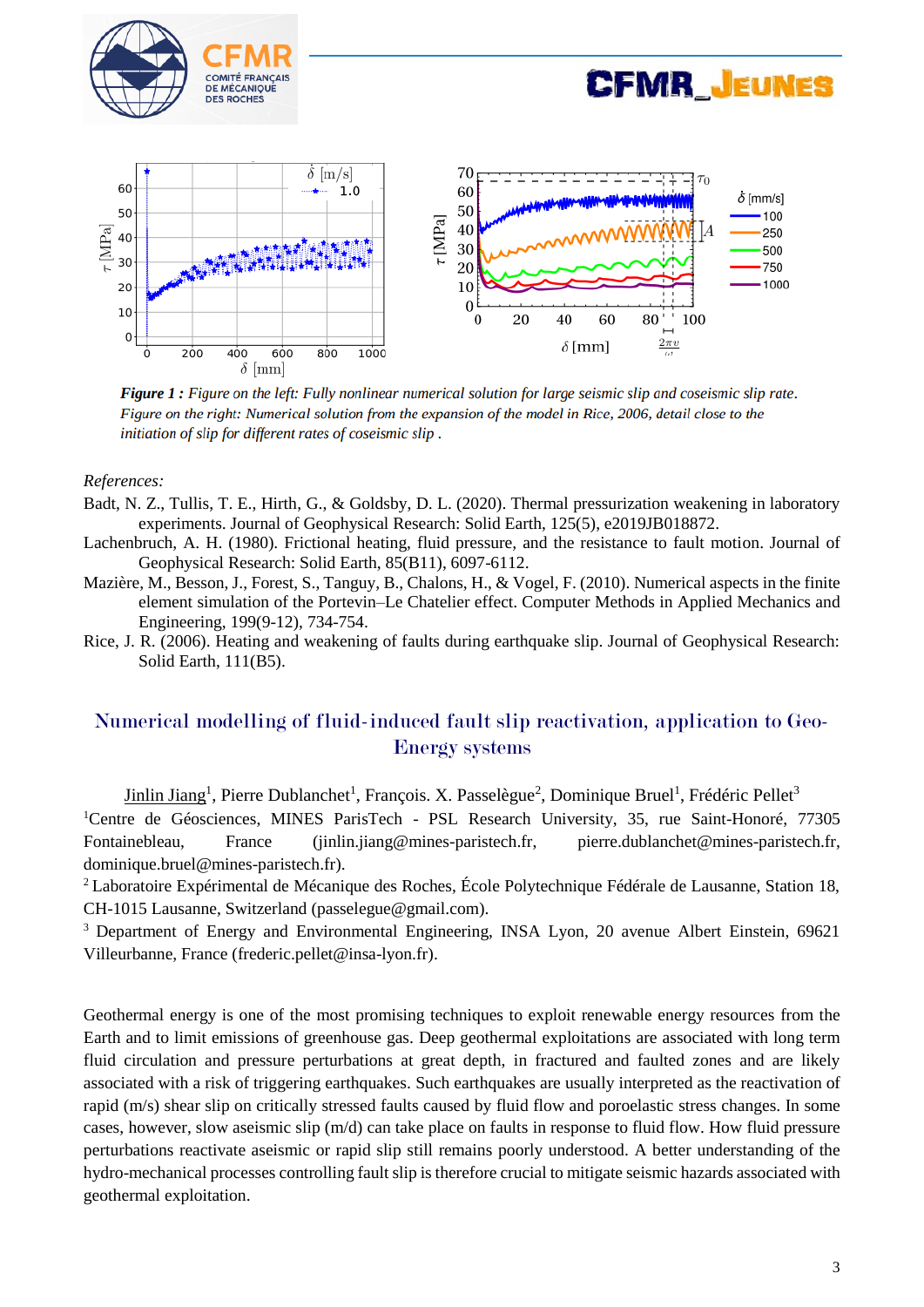



In this framework, our study aims at constraining the influence of stress state, fluid injection rate, diffusivity and frictional failure criterion on the reactivation of slip on pre-existing faults through mechanical modelling of a set of laboratory experiments. The experiments consist of a fluid injection into a saw-cut rock sample loaded in a triaxial cell. Fault reactivation is triggered by injecting fluids through a borehole directly connected to the fault. This experimental setup is modelled by a 3D Finite Element Method (FEM) coupled with a solver of the fluid diffusion. The sample fault is modelled as a contact surface obeying slip-weakening Mohr-Coulomb friction law. This approach allows to compute slip and stress evolutions, as observed during the laboratory experiment. The FEM model is calibrated and is able to reproduce the experimental results. We show that fluid injection triggers a shear crack that propagates varying from 1 to 300 m/d along the fault. This approach can be used to investigate the relationship between fluid front and slip front during reactivation, which is an important issue to control the effects of fluid injections at depth.

# Modélisation Physique et numérique de la stabilité d'une exploitation minière souterraine dans un massif rocheux

Emilio Abi Aad<sup>1</sup>, Olivier Deck<sup>1</sup>, Marianne Conin<sup>1</sup>, Marwan Alheib<sup>2</sup>

<sup>1</sup>Université de Lorraine, CNRS, GeoRessources, Ecole des Mines de Nancy, Campus Artem, CS14234, 54042 Nancy Cedex, France.

<sup>2</sup> Ineris, 54042 Nancy Cedex, France.

Cette étude s'inscrit dans le cadre d'un projet de recherche, à long terme qui a pour objectif principal de comprendre le comportement mécanique d'un massif rocheux soumis à des sollicitations mécaniques. Notre objectif à terme est de modéliser une exploitation minière creusée dans un massif rocheux discontinu, en utilisant la méthode de modélisation physique. Ce type de modélisation permet d'obtenir des résultats quantitatifs en complément de la modélisation numérique. Néanmoins, la transposition des résultats de l'échelle réduite à l'échelle du prototype nécessite de respecter les facteurs d'échelle.

L'originalité de ce travail consiste à développer une méthode innovante, basée sur les techniques d'impression 3D combinant du sable et un liant phénolique, qui permet d'introduire explicitement des joints rocheux à propriétés mécaniques et géométriques contrôlées. L'utilisation de cette technique peut permettre la réalisation de modèles réduits discontinus de géométrie très précise et reproductibles.

Six sous-objectifs sont définis : (i) la caractérisation mécanique du matériau 3DP ; (ii) la description géométrique et la caractérisation mécanique des fractures imprimées en tenant compte des facteurs d'échelle ; (iii) la modélisation géométrique en 3D du modèle physique comprenant un réseau de fractures aléatoire (réaliste) ; (iv) l'intégration d'un système d'instrumentation avec des capteurs de contrainte encastrés et des fibres optiques ; (v) la réalisation des essais physiques comprenant l'excavation des galeries ; (vi) la comparaison avec la modélisation numérique.

## Modelling the effective elastic moduli of partially saturated porous rocks.

Santiago G. Solazzi

Institute of Earth Sciences (ISTE), University de Lausanne (UNIL), Switzerland.

Geophysical surveys and engineering measurements consistently show that the elastic moduli of saturated porous rocks are dependent on the probing frequencies. Interestingly, this frequency-dependent behavior is largely non-existent in the corresponding dry saturated media, which points to the existence of coupling mechanisms between pore fluids and solid rock matrix. Given that, field, borehole, and laboratory estimations